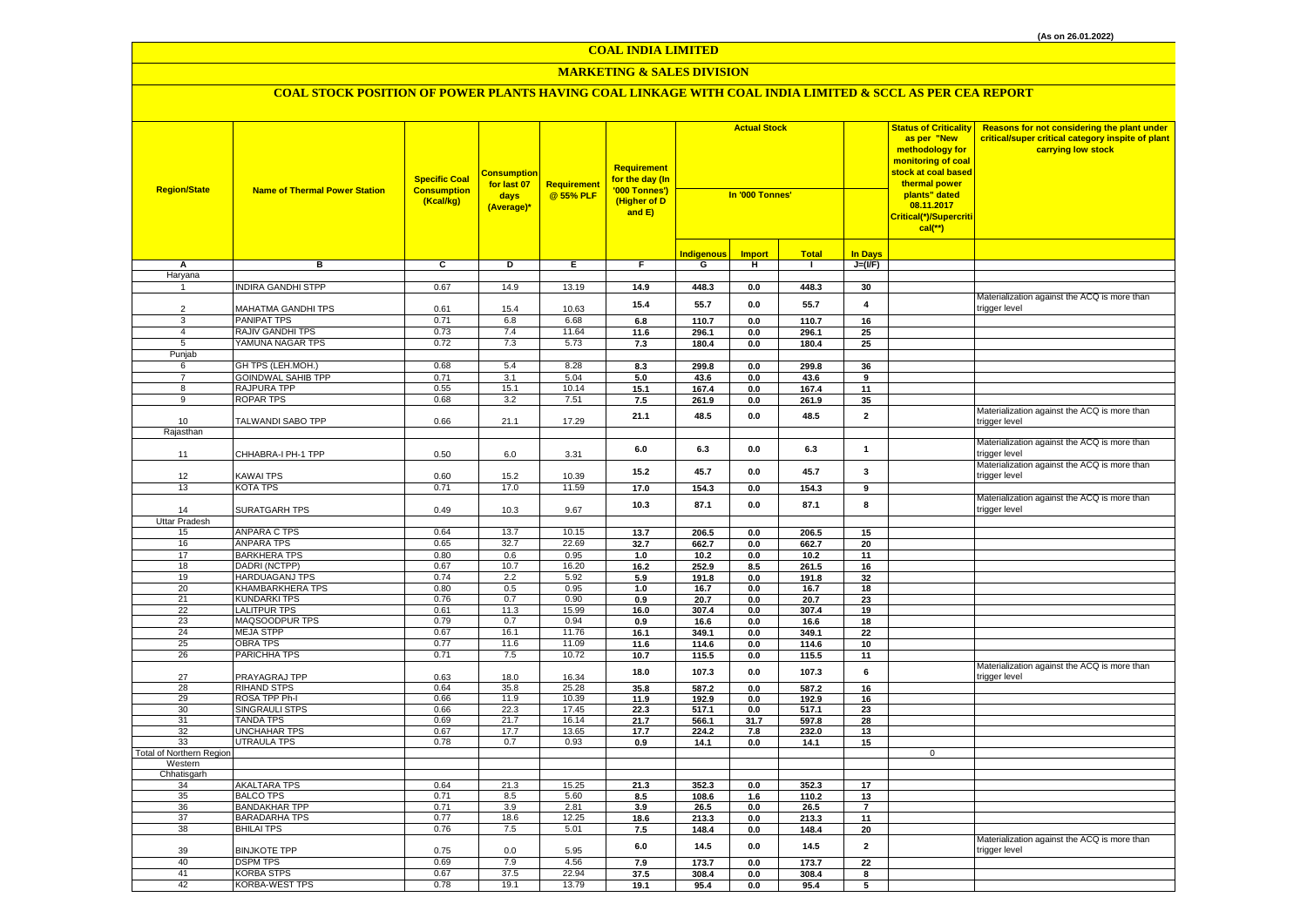## **MARKETING & SALES DIVISION**

| <b>Region/State</b>        | <b>Name of Thermal Power Station</b> | <b>Specific Coal</b><br><b>Consumption</b><br>(Kcal/kg) | <u>Consumptior</u><br>for last 07<br>days<br>(Average)* | <b>Requirement</b><br>@55% PLF | <b>Requirement</b><br>for the day (In<br>'000 Tonnes')<br>(Higher of D<br>and E) | <b>Actual Stock</b><br>In '000 Tonnes' |                    |               |                         | <b>Status of Criticality</b><br>as per "New<br>methodology for<br>monitoring of coal<br>stock at coal based<br>thermal power<br>plants" dated<br>08.11.2017<br>Critical(*)/Supercriti<br>$cal$ (**) | Reasons for not considering the plant under<br>critical/super critical category inspite of plant<br>carrying low stock |
|----------------------------|--------------------------------------|---------------------------------------------------------|---------------------------------------------------------|--------------------------------|----------------------------------------------------------------------------------|----------------------------------------|--------------------|---------------|-------------------------|-----------------------------------------------------------------------------------------------------------------------------------------------------------------------------------------------------|------------------------------------------------------------------------------------------------------------------------|
|                            |                                      |                                                         |                                                         |                                |                                                                                  | <b>Indigenous</b>                      | <b>Import</b>      | <b>Total</b>  | <b>In Days</b>          |                                                                                                                                                                                                     |                                                                                                                        |
| Α                          | в                                    | c                                                       | D                                                       | Е                              | F.                                                                               | G                                      | н                  | л.            | $J=(I/F)$               |                                                                                                                                                                                                     |                                                                                                                        |
| 43                         | <b>LARA TPP</b>                      | 0.66                                                    | 21.5                                                    | 13.92                          | 21.5                                                                             | 474.0                                  | 0.0                | 474.0         | 22                      |                                                                                                                                                                                                     |                                                                                                                        |
| 44                         | NAWAPARA TPP                         | 0.79                                                    | 0.0                                                     | 6.28                           | 6.3                                                                              | 23.2                                   | 0.0                | 23.2          | $\overline{4}$          |                                                                                                                                                                                                     | Materialization against the ACQ is more than<br>trigger level                                                          |
| 45                         |                                      |                                                         | 9.2                                                     |                                | 9.2                                                                              | 124.3                                  | 0.0                | 124.3         | 14                      |                                                                                                                                                                                                     |                                                                                                                        |
| 46                         | PATHADI TPP<br><b>SIPAT STPS</b>     | 0.65<br>0.68                                            | 31.2                                                    | 5.18<br>26.62                  | 31.2                                                                             | 632.5                                  | 0.3                | 632.8         | 20                      |                                                                                                                                                                                                     |                                                                                                                        |
| 47                         | <b>TAMNAR TPP</b>                    | 0.84                                                    | 25.7                                                    | 26.52                          | 26.5                                                                             | 167.1                                  | 0.0                | 167.1         | 6                       |                                                                                                                                                                                                     | Materialization against the ACQ is more than<br>trigger level                                                          |
| 48                         | <b>JCHPINDA TPP</b>                  | 0.75                                                    | 14.0                                                    | 14.22                          | 14.2                                                                             | 61.9                                   | $0.0\,$            | 61.9          | $\pmb{4}$               |                                                                                                                                                                                                     | Materialization against the ACQ is more than<br>trigger level                                                          |
| Gujarat                    |                                      |                                                         |                                                         |                                |                                                                                  |                                        |                    |               |                         |                                                                                                                                                                                                     |                                                                                                                        |
| 49                         | <b>GANDHI NAGAR TPS</b>              | 0.69                                                    | 8.3                                                     | 5.71                           | 8.3                                                                              | 90.6                                   | 0.0                | 90.6          | 11                      |                                                                                                                                                                                                     |                                                                                                                        |
| 50                         | SABARMATI (D-F STATIONS)             | 0.57                                                    | 4.2                                                     | 2.74                           | 4.2                                                                              | 11.7                                   | 78.6               | 90.3          | 8                       |                                                                                                                                                                                                     | Materialization against the ACQ is more than<br>trigger level                                                          |
| 51                         | UKAI TPS                             | 0.67                                                    | 12.3                                                    | 9.85                           | 12.3                                                                             | 73.2                                   | 0.0                | 73.2          | 6                       |                                                                                                                                                                                                     | Materialization against the ACQ is more than<br>trigger level                                                          |
| 52                         | <b>WANAKBORI TPS</b>                 | 0.67                                                    | 23.4                                                    | 20.22                          | 23.4                                                                             | 30.3                                   | $0.0\,$            | 30.3          | $\mathbf{1}$            |                                                                                                                                                                                                     | Materialization against the ACQ is more than<br>trigger level                                                          |
| Madhya Pradesh             | AMARKANTAK EXT TPS                   | 0.65                                                    | 3.1                                                     | 1.80                           |                                                                                  |                                        |                    |               |                         |                                                                                                                                                                                                     |                                                                                                                        |
| 53<br>54                   | <b>ANUPPUR TPP</b>                   | 0.65                                                    | 15.6                                                    | 10.31                          | 3.1<br>15.6                                                                      | 15.0<br>248.0                          | 0.0<br>0.0         | 15.0<br>248.0 | 5<br>16                 |                                                                                                                                                                                                     |                                                                                                                        |
| 55                         | <b>BINA TPS</b>                      | 0.74                                                    | 3.2                                                     | 4.88                           | 4.9                                                                              | 55.6                                   | 0.0                | 55.6          | 11                      |                                                                                                                                                                                                     |                                                                                                                        |
| 56                         | <b>GADARWARA TPP</b>                 | 0.66                                                    | 8.7                                                     | 13.93                          | 13.9                                                                             | 300.6                                  | 33.8               | 334.4         | 24                      |                                                                                                                                                                                                     |                                                                                                                        |
| 57                         | <b>KHARGONE STPP</b>                 | 0.60                                                    | 13.4                                                    | 10.45                          | 13.4                                                                             | 132.1                                  | 0.0                | 132.1         | 10                      |                                                                                                                                                                                                     |                                                                                                                        |
| 58                         | SANJAY GANDHI TPS                    | 0.82                                                    | 15.1                                                    | 14.57                          | 15.1                                                                             | 114.7                                  | 0.0                | 114.7         | 8                       |                                                                                                                                                                                                     | Non payment of dues                                                                                                    |
| 59                         | <b>SATPURA TPS</b>                   | 0.67                                                    | 6.5                                                     | 11.79                          | 11.8                                                                             | 78.9                                   | $0.0\,$            | 78.9          | $\overline{\mathbf{7}}$ |                                                                                                                                                                                                     | Non Payment of Dues                                                                                                    |
| 60                         | <b>SEIONI TPP</b>                    | 0.64                                                    | 5.0                                                     | 5.06                           | 5.1                                                                              | 189.7                                  | 0.0                | 189.7         | 37                      |                                                                                                                                                                                                     |                                                                                                                        |
| 61                         | SHREE SINGAJI TPP                    | 0.71                                                    | 24.4                                                    | 23.50                          | 24.4                                                                             | 220.0                                  | 0.0                | 220.0         | 9                       |                                                                                                                                                                                                     |                                                                                                                        |
| 62<br>Maharashtra          | <b>VINDHYACHAL STPS</b>              | 0.69                                                    | 65.1                                                    | 43.60                          | 65.1                                                                             | 1246.2                                 | 0.0                | 1246.2        | 19                      |                                                                                                                                                                                                     |                                                                                                                        |
| 63                         | <b>AMRAVATI TPS</b>                  | 0.62                                                    | 16.4                                                    | 11.07                          | 16.4                                                                             | 62.3                                   | 0.0                | 62.3          | 4                       |                                                                                                                                                                                                     | Materialization against the ACQ is more than<br>trigger level                                                          |
| 64                         | <b>BHUSAWAL TPS</b>                  | 0.72                                                    | 11.2                                                    | 11.44                          | 11.4                                                                             | 30.3                                   | 0.0                | 30.3          | 3                       |                                                                                                                                                                                                     | Non payment of dues                                                                                                    |
| 65                         | <b>BUTIBORI TPP</b>                  | 0.67                                                    | 0.0                                                     | 5.31                           | 5.3                                                                              | 59.7                                   | 0.0                | 59.7          | 11                      |                                                                                                                                                                                                     |                                                                                                                        |
| 66                         | CHANDRAPUR(MAHARASHTRA) STPS         | 0.78                                                    | 31.8                                                    | 30.17                          | 31.8                                                                             | 55.2                                   | $0.0\,$            | 55.2          | $\overline{\mathbf{2}}$ |                                                                                                                                                                                                     | Non payment of dues                                                                                                    |
| 67                         | DAHANU TPS                           | 0.62                                                    | 3.0                                                     | 4.09                           | 4.1                                                                              | 9.0                                    | 0.0                | 9.0           | $\mathbf 2$             |                                                                                                                                                                                                     | Materialization against the ACQ is more than<br>trigger level                                                          |
| 68                         | DHARIWAL TPP                         | 0.67                                                    | 7.7                                                     | 5.34                           | 7.7                                                                              | 33.7                                   | $0.0\,$            | 33.7          | $\overline{\mathbf{4}}$ |                                                                                                                                                                                                     | Materialization against the ACQ is more than<br>trigger level                                                          |
| 69                         | <b>GMR WARORA TPS</b>                | 0.67                                                    | 7.8                                                     | 5.29                           | 7.8                                                                              | 2.8                                    | 0.0                | 2.8           | $\mathbf 0$             |                                                                                                                                                                                                     | Materialization against the ACQ is more than<br>trigger level                                                          |
| 70                         | <b>KHAPARKHEDA TPS</b>               | 0.89                                                    | 15.1                                                    | 15.72                          | 15.7                                                                             | 284.0                                  | 0.0                | 284.0         | 18                      |                                                                                                                                                                                                     |                                                                                                                        |
| 71                         | <b>KORADI TPS</b>                    | 0.76<br>0.70                                            | 28.4<br>25.4                                            | 22.08<br>21.29                 | 28.4                                                                             | 176.9                                  | 0.0                | 176.9         | 6                       |                                                                                                                                                                                                     | Non payment of dues                                                                                                    |
| 72<br>73                   | <b>MAUDA TPS</b><br><b>NASIK TPS</b> | 0.81                                                    | 5.1                                                     | 6.72                           | 25.4                                                                             | 590.7<br>9.7                           | 0.3                | 591.0         | 23<br>$\overline{1}$    |                                                                                                                                                                                                     | Non payment of dues                                                                                                    |
| 74                         | <b>PARAS TPS</b>                     | 0.74                                                    | 6.3                                                     | 4.90                           | 6.7<br>6.3                                                                       | 11.0                                   | $0.0\,$<br>$0.0\,$ | 9.7<br>11.0   | $\overline{2}$          |                                                                                                                                                                                                     | Non payment of dues                                                                                                    |
| 75                         | <b>PARLITPS</b>                      | 0.67                                                    | 7.6                                                     | 6.65                           | 7.6                                                                              | 22.4                                   | 0.0                | 22.4          | 3                       |                                                                                                                                                                                                     | Non payment of dues                                                                                                    |
| 76                         | <b>SOLAPUR STPS</b>                  | 0.56                                                    | 6.3                                                     | 9.73                           | 9.7                                                                              | 170.3                                  | 16.4               | 186.7         | 19                      |                                                                                                                                                                                                     |                                                                                                                        |
| 77                         | <b>TIRORA TPS</b>                    | 0.66                                                    | 44.2                                                    | 28.73                          | 44.2                                                                             | 285.1                                  | 0.0                | 285.1         | 6                       |                                                                                                                                                                                                     |                                                                                                                        |
| 78                         | WARDHA WARORA TPP                    | 0.66                                                    | 5.2                                                     | 4.71                           | 5.2                                                                              | 81.8                                   | 0.0                | 81.8          | 16                      |                                                                                                                                                                                                     |                                                                                                                        |
| Total of Western Region    |                                      |                                                         |                                                         |                                |                                                                                  |                                        |                    |               |                         | $\mathbf{0}$                                                                                                                                                                                        |                                                                                                                        |
| Southern<br>Andhra Pradesh |                                      |                                                         |                                                         |                                |                                                                                  |                                        |                    |               |                         |                                                                                                                                                                                                     |                                                                                                                        |
| 79                         | DAMODARAM SANJEEVAIAH TPS            | 0.66                                                    | 14.9                                                    | 13.85                          | 14.9                                                                             | 61.3                                   | 0.0                | 61.3          | $\overline{4}$          |                                                                                                                                                                                                     | Materialization against the ACQ is more than<br>trigger level                                                          |
| 80                         | Dr. N.TATA RAO TPS                   | 0.77                                                    | 24.8                                                    | 17.90                          | 24.8                                                                             | 169.7                                  | 0.0                | 169.7         | $\overline{7}$          |                                                                                                                                                                                                     |                                                                                                                        |
| 81                         | PAINAMPURAM TPP                      | 0.59                                                    | 16.7                                                    | 10.21                          | 16.7                                                                             | 84.7                                   | 103.1              | 187.7         | 11                      |                                                                                                                                                                                                     |                                                                                                                        |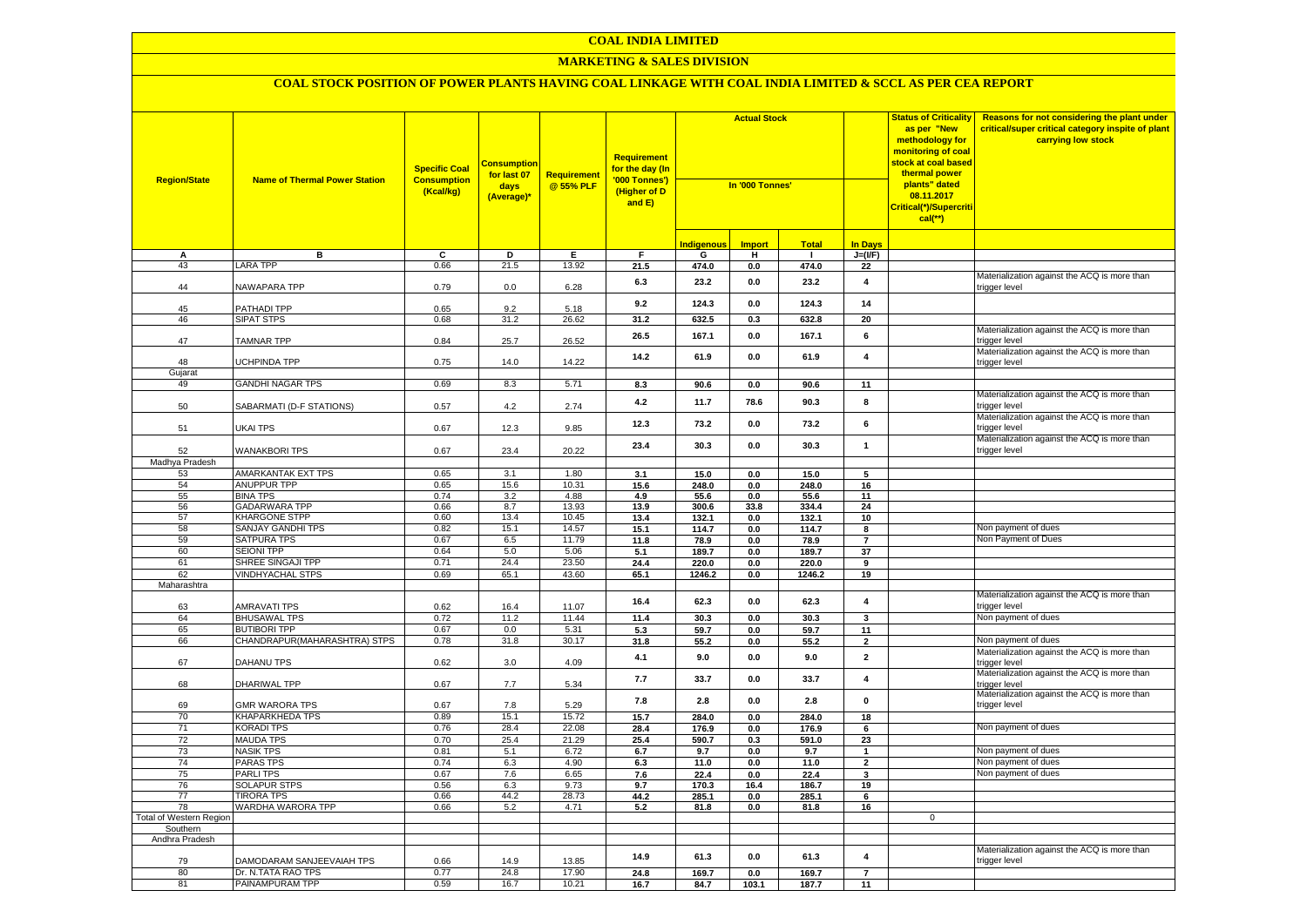### **MARKETING & SALES DIVISION**

| <b>Region/State</b>             | <b>Name of Thermal Power Station</b>               | <b>Specific Coal</b><br><b>Consumption</b><br>(Kcal/kg) | <b>Consumption</b><br>for last 07<br>days<br>(Average)* | Requirement<br>@ 55% PLF | <b>Requirement</b><br>for the day (In<br>'000 Tonnes')<br>(Higher of D<br>and E) | <b>Actual Stock</b><br>In '000 Tonnes' |                |                |                         | <b>Status of Criticality</b><br>as per "New<br>methodology for<br>monitoring of coal<br>stock at coal based<br>thermal power<br>plants" dated<br>08.11.2017<br>Critical(*)/Supercriti<br>$cal**$ | Reasons for not considering the plant under<br>critical/super critical category inspite of plant<br>carrying low stock |
|---------------------------------|----------------------------------------------------|---------------------------------------------------------|---------------------------------------------------------|--------------------------|----------------------------------------------------------------------------------|----------------------------------------|----------------|----------------|-------------------------|--------------------------------------------------------------------------------------------------------------------------------------------------------------------------------------------------|------------------------------------------------------------------------------------------------------------------------|
|                                 |                                                    |                                                         |                                                         |                          |                                                                                  | <b>Indigenous</b>                      | <b>Import</b>  | <b>Total</b>   | <b>In Days</b>          |                                                                                                                                                                                                  |                                                                                                                        |
| А                               | в                                                  | $\overline{c}$                                          | D                                                       | E                        | F                                                                                | G                                      | Ŧ              | $\mathbf{I}$   | $J=(I/F)$               |                                                                                                                                                                                                  |                                                                                                                        |
|                                 |                                                    |                                                         |                                                         |                          | 16.6                                                                             | 54.2                                   | 0.0            | 54.2           | 3                       |                                                                                                                                                                                                  | Materialization against the ACQ is more than                                                                           |
| 82                              | RAYALASEEMA TPS                                    | 0.76                                                    | 14.7                                                    | 16.60                    |                                                                                  |                                        |                |                |                         |                                                                                                                                                                                                  | trigger level                                                                                                          |
| 83                              | <b>SIMHADRI</b>                                    | 0.78                                                    | 27.2                                                    | 20.54                    | 27.2                                                                             | 278.3                                  | 0.0            | 278.3          | 10                      |                                                                                                                                                                                                  |                                                                                                                        |
| 84<br>85                        | <b>SGPL TPP</b><br><b>VIZAG TPP</b>                | 0.53<br>0.67                                            | 10.0<br>0.0                                             | 9.26<br>9.20             | 10.0<br>9.2                                                                      | 33.3                                   | 104.2          | 137.5          | 14<br>17                |                                                                                                                                                                                                  |                                                                                                                        |
| Karnataka                       |                                                    |                                                         |                                                         |                          |                                                                                  | 152.3                                  | 0.0            | 152.3          |                         |                                                                                                                                                                                                  |                                                                                                                        |
|                                 |                                                    |                                                         |                                                         |                          |                                                                                  |                                        |                |                |                         |                                                                                                                                                                                                  | Materialization against the ACQ is more than                                                                           |
| 86                              | <b>BELLARY TPS</b>                                 | 0.63                                                    | 7.4                                                     | 14.23                    | 14.2                                                                             | 10.5                                   | $0.0\,$        | 10.5           | $\mathbf{1}$            |                                                                                                                                                                                                  | trigger level                                                                                                          |
| 87                              | KUDGI STPP                                         | 0.63                                                    | 14.4                                                    | 19.90                    | 19.9                                                                             | 151.8                                  | 0.5            | 152.3          | 8                       |                                                                                                                                                                                                  | Materialization against the ACQ is more than<br>trigger level                                                          |
| 88                              | RAICHUR TPS                                        | 0.66                                                    | 20.5                                                    | 14.98                    | 20.5                                                                             | 105.6                                  | 0.0            | 105.6          | 5                       |                                                                                                                                                                                                  | Materialization against the ACQ is more than<br>trigger level                                                          |
|                                 |                                                    |                                                         |                                                         |                          | 13.1                                                                             | 47.3                                   | 0.0            | 47.3           | $\overline{\mathbf{4}}$ |                                                                                                                                                                                                  | Materialization against the ACQ is more than                                                                           |
| 89                              | YERMARUS TPP                                       | 0.62                                                    | 10.4                                                    | 13.09                    |                                                                                  |                                        |                |                |                         |                                                                                                                                                                                                  | trigger level                                                                                                          |
| <b>Tamil Nadu</b>               |                                                    |                                                         |                                                         |                          |                                                                                  |                                        |                |                |                         |                                                                                                                                                                                                  |                                                                                                                        |
| 90                              | <b>METTUR TPS</b>                                  | 0.81                                                    | 14.8                                                    | 8.98                     | 14.8                                                                             | 41.5                                   | 0.0            | 41.5           | 3                       |                                                                                                                                                                                                  | Materialization against the ACQ is more than<br>trigger level                                                          |
| 91                              | <b>METTUR TPS - II</b>                             | 0.78                                                    | 6.2                                                     | 6.16                     | 6.2                                                                              | 64.5                                   | 0.0            | 64.5           | 10                      |                                                                                                                                                                                                  |                                                                                                                        |
| 92                              | <b>NORTH CHENNAI TPS</b>                           | 0.82                                                    | 22.8                                                    | 19.78                    | 22.8                                                                             | 190.6                                  | 0.0            | 190.6          | 8                       |                                                                                                                                                                                                  |                                                                                                                        |
| 93                              | <b>TUTICORIN TPS</b>                               | 0.96                                                    | 11.3                                                    | 13.31                    | 13.3                                                                             | 205.4                                  | 0.0            | 205.4          | 15                      |                                                                                                                                                                                                  |                                                                                                                        |
| 94                              | <b>VALLUR TPP</b>                                  | 0.72                                                    | 15.4                                                    | 14.26                    | 15.4                                                                             | 150.6                                  | 0.0            | 150.6          | 10                      |                                                                                                                                                                                                  |                                                                                                                        |
| Telangana                       |                                                    |                                                         |                                                         |                          |                                                                                  |                                        |                |                |                         |                                                                                                                                                                                                  |                                                                                                                        |
| 95                              | <b>BHADRADRI TPP</b>                               | 0.69                                                    | 11.5                                                    | 7.37                     | 11.5                                                                             | 92.2                                   | 0.0            | 92.2           | 8                       |                                                                                                                                                                                                  |                                                                                                                        |
| 96                              | <b>KAKATIYA TPS</b>                                | 0.57                                                    | 12.7                                                    | 8.33                     | 12.7                                                                             | 237.8                                  | 0.0            | 237.8          | 19                      |                                                                                                                                                                                                  |                                                                                                                        |
| 97                              | <b>KOTHAGUDEM TPS (NEW)</b>                        | 0.64                                                    | 9.3                                                     | 8.46                     | 9.3                                                                              | 130.1                                  | 0.0            | 130.1          | 14                      |                                                                                                                                                                                                  |                                                                                                                        |
| 98<br>99                        | KOTHAGUDEM TPS (STAGE-7)<br><b>RAMAGUNDEM STPS</b> | 0.50<br>0.62                                            | 4.5<br>28.8                                             | 5.23<br>21.33            | 5.2                                                                              | 166.0<br>437.3                         | 0.0            | 166.0<br>437.3 | 32                      |                                                                                                                                                                                                  |                                                                                                                        |
| 100                             | <b>RAMAGUNDEM-B TPS</b>                            | 0.77                                                    | 0.7                                                     | 0.64                     | 28.8<br>0.7                                                                      | 12.9                                   | 0.0<br>0.0     | 12.9           | 15<br>17                |                                                                                                                                                                                                  |                                                                                                                        |
| 101                             | SINGARENI TPP                                      | 0.58                                                    | 14.2                                                    | 9.12                     | 14.2                                                                             | 121.0                                  | 0.0            | 121.0          | $\overline{9}$          |                                                                                                                                                                                                  |                                                                                                                        |
| <b>Total of Southern Region</b> |                                                    |                                                         |                                                         |                          |                                                                                  |                                        |                |                |                         | $\overline{0}$                                                                                                                                                                                   |                                                                                                                        |
| Eastern                         |                                                    |                                                         |                                                         |                          |                                                                                  |                                        |                |                |                         |                                                                                                                                                                                                  |                                                                                                                        |
| Bihar                           |                                                    |                                                         |                                                         |                          |                                                                                  |                                        |                |                |                         |                                                                                                                                                                                                  |                                                                                                                        |
| 102                             | <b>BARAUNI TPS</b>                                 | 0.63                                                    | 5.3                                                     | 5.90                     | 5.9                                                                              | 71.7                                   | 0.0            | 71.7           | 12                      |                                                                                                                                                                                                  |                                                                                                                        |
| 103<br>104                      | <b>BARHI</b><br><b>BARH II</b>                     | 0.67<br>0.67                                            | 7.5<br>15.0                                             | 5.84<br>11.67            | 7.5<br>15.0                                                                      | 98.6<br>197.1                          | 0.0<br>$0.0\,$ | 98.6<br>197.1  | 13<br>13                |                                                                                                                                                                                                  |                                                                                                                        |
| 105                             | KAHALGAON TPS                                      | 0.80                                                    | 33.0                                                    | 24.62                    | 33.0                                                                             | 118.9                                  | $0.0\,$        | 118.9          | $\overline{\mathbf{4}}$ |                                                                                                                                                                                                  | Materialization against the ACQ is more than<br>trigger level                                                          |
| 106                             | MUZAFFARPUR TPS                                    | 0.77                                                    | 5.4                                                     | 6.18                     | 6.2                                                                              | 38.1                                   | $0.0\,$        | 38.1           | 6                       |                                                                                                                                                                                                  | Materialization against the ACQ is more than<br>trigger level                                                          |
| 107                             | <b>NABINAGAR STPP</b>                              | 0.58                                                    | 11.0                                                    | 10.14                    | 11.0                                                                             | 369.0                                  | 0.0            | 369.0          | 34                      |                                                                                                                                                                                                  |                                                                                                                        |
|                                 |                                                    |                                                         |                                                         |                          |                                                                                  |                                        |                |                |                         |                                                                                                                                                                                                  | Materialization against the ACQ is more than                                                                           |
| 108                             | NABINAGAR TPP                                      | 0.69                                                    | 12.8                                                    | 9.06                     | 12.8                                                                             | 63.0                                   | 0.0            | 63.0           | 5                       |                                                                                                                                                                                                  | trigger level                                                                                                          |
| Jharkhand                       |                                                    |                                                         |                                                         |                          |                                                                                  |                                        |                |                |                         |                                                                                                                                                                                                  |                                                                                                                        |
| 109                             | BOKARO TPS `A` EXP                                 | 0.57                                                    | 5.8                                                     | 3.78                     | 5.8                                                                              | 107.2                                  | 0.0            | 107.2          | 18                      |                                                                                                                                                                                                  |                                                                                                                        |
| 110                             | CHANDRAPURA(DVC) TPS                               | 0.61                                                    | 7.0                                                     | 4.06                     | 7.0                                                                              | 79.3                                   | 0.0            | 79.3           | 11                      |                                                                                                                                                                                                  |                                                                                                                        |
| 111<br>112                      | <b>JOJOBERA TPS</b><br>KODARMA TPP                 | 0.69<br>0.62                                            | 2.9<br>13.2                                             | 2.18<br>8.23             | 2.9                                                                              | 85.1<br>104.3                          | 0.0<br>0.0     | 85.1<br>104.3  | 29<br>8                 |                                                                                                                                                                                                  |                                                                                                                        |
| 113                             | MAHADEV PRASAD STPP                                | 0.70                                                    | 7.2                                                     | 5.01                     | 13.2<br>7.2                                                                      | 2.1                                    | 0.0            | 2.1            | $\pmb{0}$               |                                                                                                                                                                                                  | Materialization against the ACQ is more than<br>trigger level                                                          |
| 114                             | <b>MAITHON RB TPP</b>                              | 0.64                                                    | 12.2                                                    | 8.89                     | 12.2                                                                             | 207.9                                  | 0.0            | 207.9          | 17                      |                                                                                                                                                                                                  |                                                                                                                        |
| 115                             | TENUGHAT TPS                                       | 0.75                                                    | 4.9                                                     | 4.16                     | 4.9                                                                              | 34.8                                   | 0.0            | 34.8           | $\overline{7}$          |                                                                                                                                                                                                  | Non payment of dues                                                                                                    |
| Odisha                          |                                                    |                                                         |                                                         |                          |                                                                                  |                                        |                |                |                         |                                                                                                                                                                                                  |                                                                                                                        |
| 116                             | DARLIPALI STPS                                     | 0.71                                                    | 27.5                                                    | 14.95                    | 27.5                                                                             | 402.5                                  | 0.0            | 402.5          | 15                      |                                                                                                                                                                                                  |                                                                                                                        |
| 117                             | DERANG TPP                                         | 0.70                                                    | 19.7                                                    | 11.10                    | 19.7                                                                             | 861.5                                  | 0.0            | 861.5          | 44                      |                                                                                                                                                                                                  |                                                                                                                        |
| 118                             | <b>IB VALLEY TPS</b>                               | 0.83                                                    | 21.3                                                    | 19.16                    | 21.3                                                                             | 396.3                                  | 0.0            | 396.3          | 19                      |                                                                                                                                                                                                  |                                                                                                                        |
| 119                             | <b>KAMALANGA TPS</b>                               | 0.72                                                    | 16.1                                                    | 10.02                    | 16.1                                                                             | 40.0                                   | 0.0            | 40.0           | $\overline{2}$          |                                                                                                                                                                                                  | Materialization against the ACQ is more than<br>trigger level                                                          |